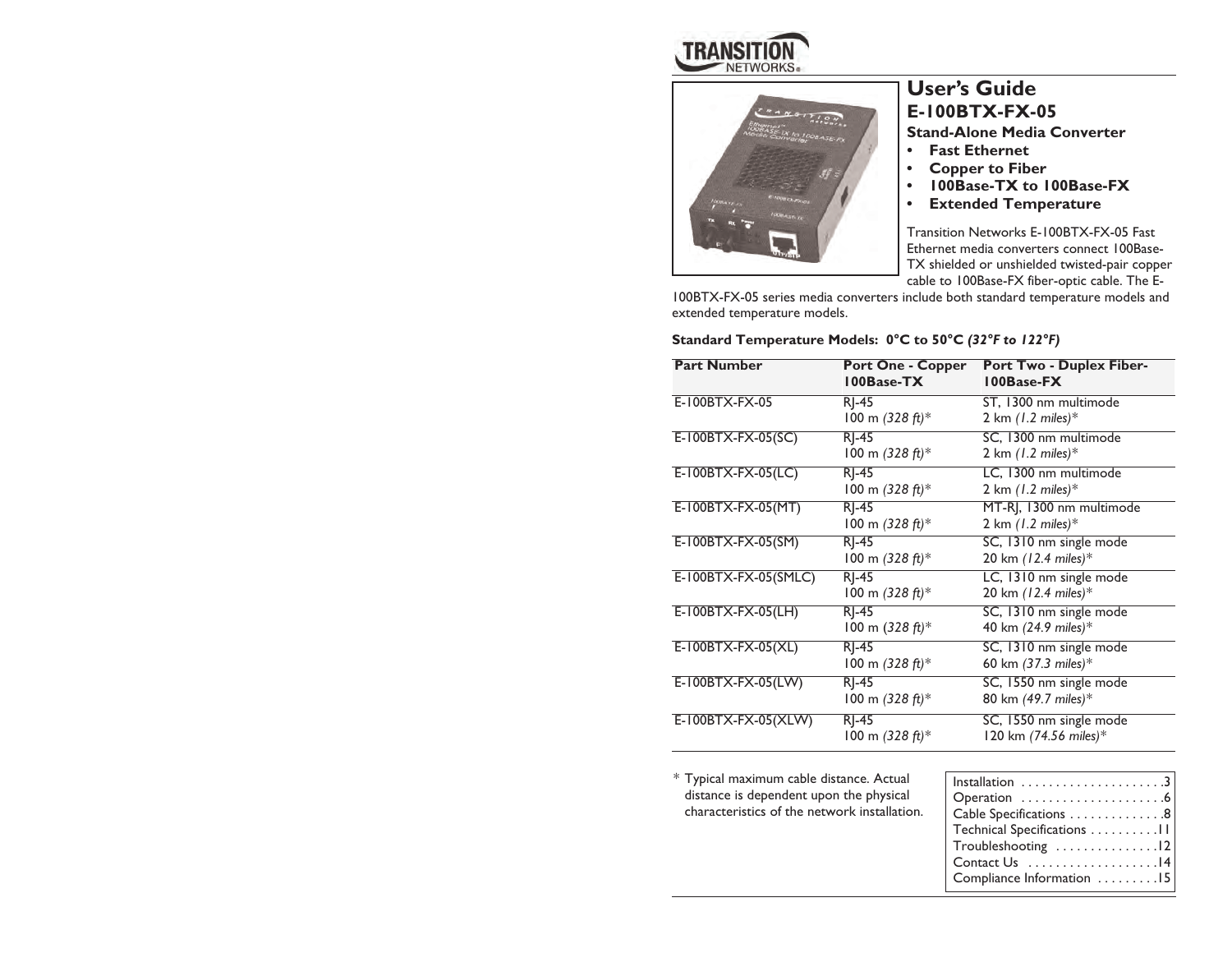The media converters with the "HT" extension in the part number can be used in an extended temperature environment from -25°C to 65°C *(-13°F to 149°F).*

| <b>Part Number</b>      | 100Base-TX                    | Port One - Copper Port Two - Duplex Fiber-<br>100Base-FX                         |
|-------------------------|-------------------------------|----------------------------------------------------------------------------------|
| E-100BTX-FX-05(HT)      | $R$ ]-45<br>100 m $(328 ft)*$ | ST, 1300 nm multimode<br>2 km $(1.2 \text{ miles})$ *                            |
| E-100BTX-FX-05(SCHT)    | RI-45<br>100 m $(328 ft)*$    | SC, 1300 nm multimode<br>2 km $(1.2 \text{ miles})$ *                            |
| E-100BTX-FX-05(SMHT)    | $RI-45$<br>100 m $(328 ft)*$  | SC, 1310 nm single mode<br>20 km (12.4 miles)*                                   |
| E-100BTX-FX-05(LHHT)    | $R$ ]-45<br>100 m $(328 ft)*$ | SC, 1310 nm single mode<br>40 km (24.9 miles)*                                   |
| E-100BTX-FX-05(XLHT)    | RI-45<br>100 m $(328 ft)*$    | SC, 1310 nm single mode<br>60 km (37.3 miles)*                                   |
| E-100BTX-FX-05(LWHT)    | $RI-45$<br>100 m $(328 ft)*$  | SC, 1550 nm single mode<br>80 km (49.7 miles)*                                   |
| E-100BTX-FX-05(100HT)** | RI-45<br>100 m $(328 ft)*$    | SC, 1310Tx/1550Rx nm single<br>mode<br>20 km $(12.4 \text{ miles})$ <sup>*</sup> |
| E-100BTX-FX-05(101HT)** | RI-45<br>100 m $(328 ft)*$    | SC, 1550Tx/1310Rx nm single<br>mode<br>20 km $(12.4 \text{ miles})$ <sup>*</sup> |

\*\*E-100BTX-FX-05(100/101HT) are installed in pairs.

### **Accessories sold separately**

| <b>Part Number</b> | <b>Description</b>                                                                                                          |
|--------------------|-----------------------------------------------------------------------------------------------------------------------------|
| SPS-1872-SA        | Optional External Power Supply; 18-72VDC Stand-Alone Wide-Input;<br>Output: 12.6VDC, I.0 A                                  |
| <b>SPS-1872-CC</b> | Optional External Power Supply; 18-72VDC Piggy-Back Wide-Input;<br>Output: 12.6VDC, I.0 A                                   |
| <b>E-MCR-05</b>    | 12-Slot Media Converter Rack (includes universal internal power supply)<br>$17 \times 15 \times 5$ in. (432 x 381 x 127 mm) |
| <b>WMBL</b>        | Optional Wall Mount Brackets; 4.0 in. (102 mm)                                                                              |
| <b>WMBV</b>        | Optional Vertical Mount Bracket; 5.0 in. (127 mm)                                                                           |
| <b>WMBD</b>        | Optional DIN Rail Mount Bracket; 5.0 in. (127 mm)                                                                           |
| <b>WMBD-FS</b>     | Optional DIN Rail Mount Bracket (flat, small); 3.1in. (79 mm)                                                               |

# **Installation**

CAUTION: Wear a grounding device and observe electrostatic discharge precautions when setting the 4-position DIP switch and jumpers. Failure to observe this caution could result in failure of the media converter.

### **4-position switch**

The 4-position DIP switch is located on the side of the media converter. Use a small flat-blade screwdriver or a similar tool to set the recessed switches.



1. Auto-Negotiation

up Enables Auto-Negotiation for the copper connection down Disables Auto-Negotiation for the copper connection

2. Pause Control

up Enabled down Disabled

- 
- 3. Link Pass-Through up Enabled down Disabled
- 4. Far-End Fault
- up Enabled down Disabled

24-hour Technical Support: 1-800-260-1312 – International: 00-1-952-941-7600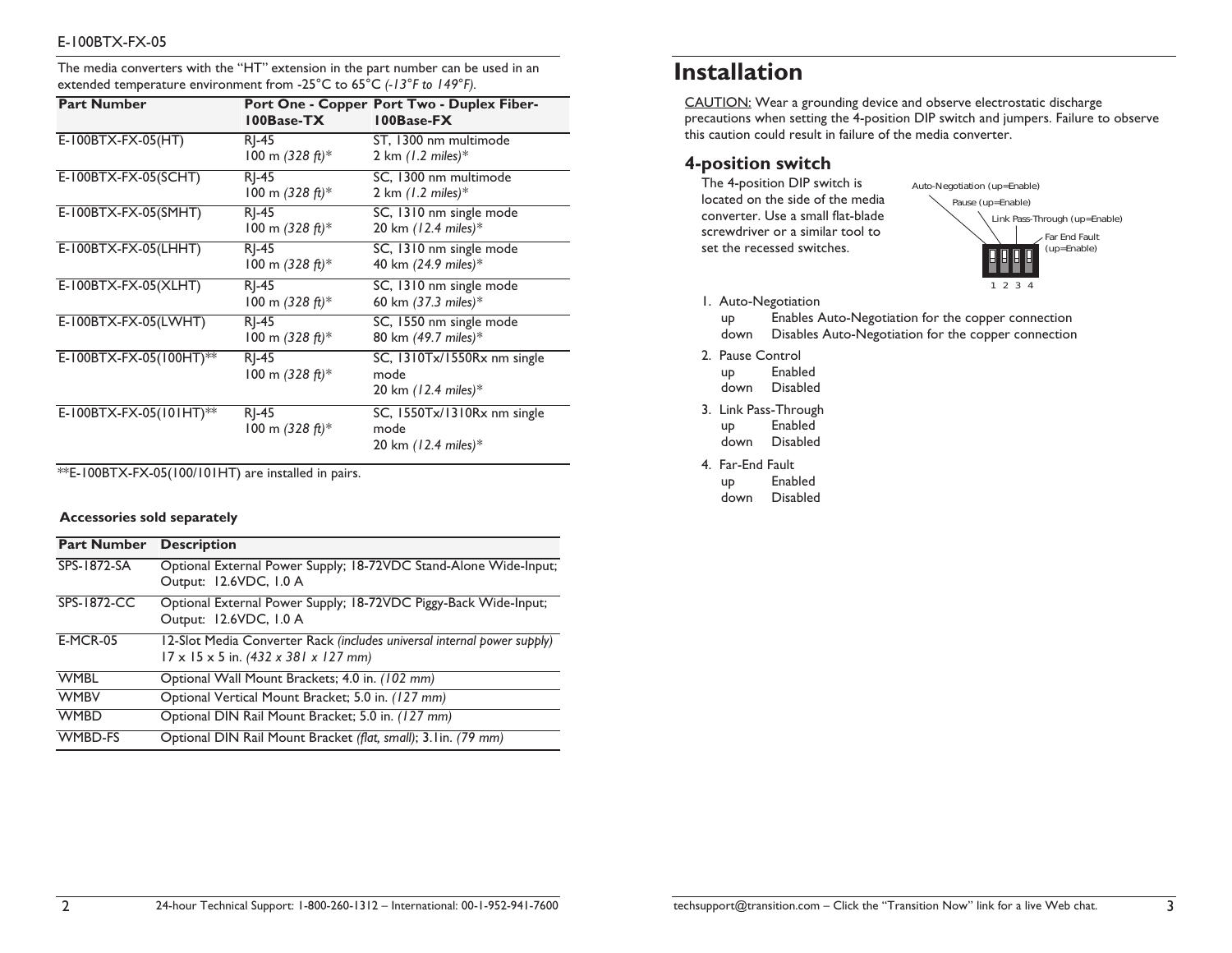## *Installation — Continued*

## **AutoCross Jumpers**

The AutoCross feature allows either straight-through (MDI) or crossover (MDI-X) cables to be used when connecting to devices such as hubs, transceivers, or network interface cards (NICs). AutoCross determines the characteristics of the cable connection and automatically configures the unit to link

up, regardless of the cable configuration.

#### High-temperature board, [3, 3-Pin header settings:

- 1. Orient the board as shown in the photo.
- 2. Position the jumper as illustrated below the photo.



### Standard temperature board, II, 3-Pin header settings:

- 1. Orient the board as shown in the photo.
- 2. Position the jumper as illustrated below.



# *Installation — Continued*

## **Installing the fiber cable**

- 1. Locate a 100Base-FX compliant fiber cable with male, two-stranded TX to RX connectors installed at both ends.
- 2. Connect the fiber cables to the media converter as described:
	- •Connect the male TX cable connector to the female TX port.
	- •Connect the male RX cable connector to the female RX port.
- 3. Connect the fiber cables to the other device *(another media converter, hub, etc.)* as described:
	- •Connect the male TX cable connector to the female RX port.
	- •Connect the male RX cable connector to the female TX port.



### **Installing the copper cable**

- 1. Locate a 100Base-TX compliant copper cables with male, RJ-45 connectors installed at both ends.
- 2. Connect the RJ-45 connector at one end of the cable to the RJ-45 port on the media converter.
- 3. Connect the RJ-45 connector at the other end of the cable to the RJ-45 port on the other device *(switch, workstation, etc.).*

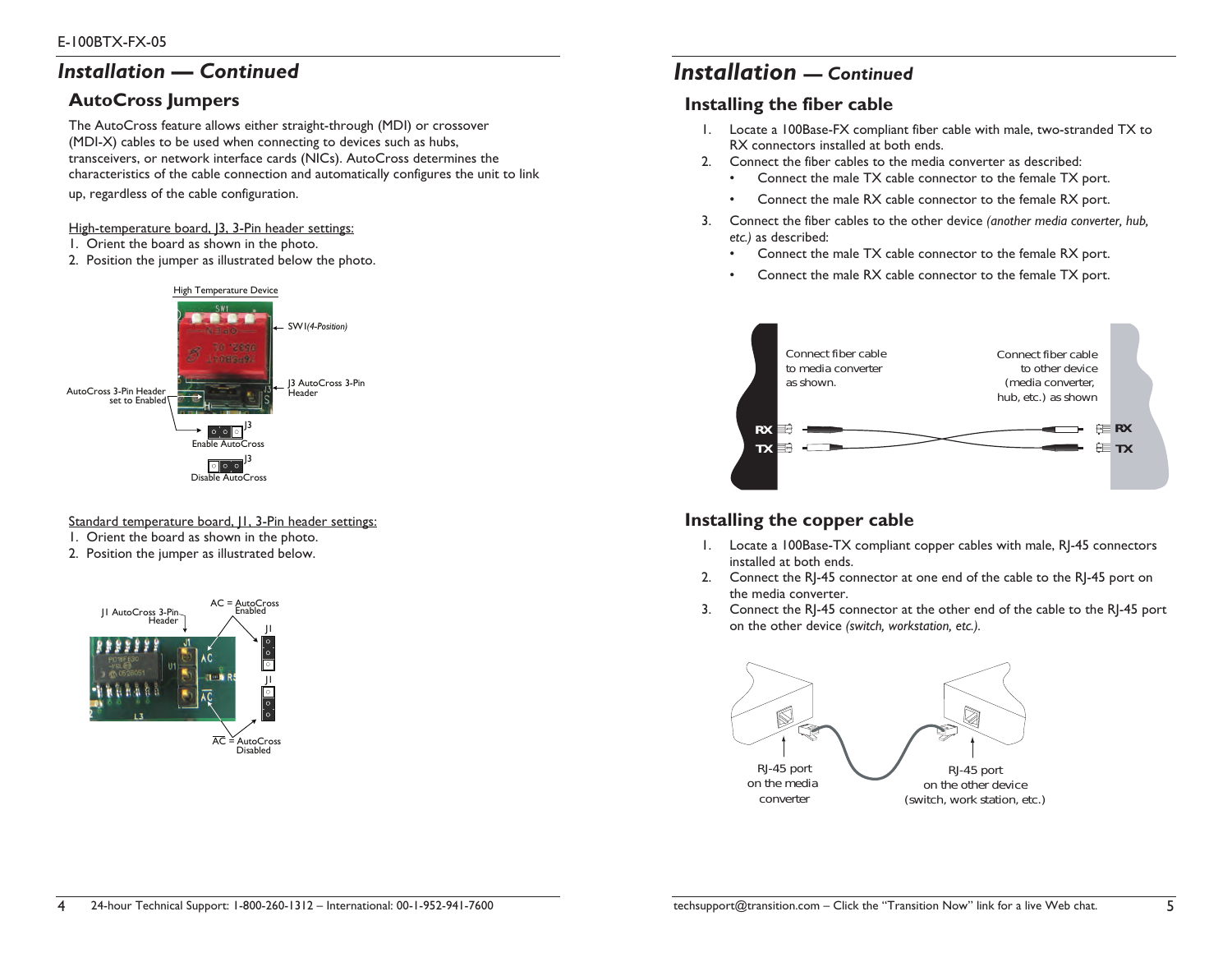# *Installation — Continued*

### **Powering the media converter**

### AC

- 1. Install the power cord barrel connector into the back of the media converter.
- 2. Connect the power adapter plug into AC power.
- 3. Verify that the media converter is powered up by observing the illuminated power indicator LED.

DC

Consult user guide 33266 for information on the SPS-1872-xx DC external power supply.

# **Operation**

## **Status LEDs**

Use the status LEDs to monitor the E-100BTX-FX-05 media converter operation in the network:

| Power      | (Power)                | On = Connected to external AC power.                           |
|------------|------------------------|----------------------------------------------------------------|
| <b>SDF</b> | (Signal Detect/Fiber)  | $On = Fiber link$ is detected.                                 |
| <b>SDC</b> | (Signal Detect/Copper) | On = Copper link is detected.                                  |
| <b>RXC</b> | (Receive/Copper)       | Flashing $=$ A signal is being received on the<br>copper link. |
| <b>RXF</b> | (Receive/Fiber)        | Flashing $=$ A signal is being received on the<br>fiber link.  |



## **Auto-Negotiation**

When the Auto-Negotiation feature is activated, the media converter configures itself to achieve the best possible mode of operation over a link, automatically. The media converter broadcasts its speed *(100 Mb/s)* and duplex capabilities *(either fullor half-duplex)* and negotiates the best mode of operation between the two devices.

# *Operation — Continued*

## **Pause control**

The Pause feature can improve network performance by allowing one end of the link to signal the other to discontinue frame transmission for a set period of time to relieve buffer congestion.

**Note:** If the Pause feature is available on ALL network devices attached to the media converter(s), enable the Pause feature on the media converter(s); otherwise, disable the Pause feature.

## **Link Pass-Through**

The Link Pass-Through feature allows the media converter to monitor both the fiber and copper RX *(receive)* ports for loss of signal. In the event of a loss of an RX signal (1), the media converter will automatically disable the TX *(transmit)* signal (2), thus, "passing through" the link loss (3). The far-end device is automatically notified of the link loss (4), which prevents the loss of valuable data unknowingly transmitted over an invalid link.



# **Far-End Fault**

When a fault occurs on an incoming fiber link (1), the media converter transmits a Far-End Fault signal on the outgoing fiber link (2). In addition, the Far-End Fault signal also activates the Link Pass-Through, which in turn disables the link on the copper portion of the network (3) and (4).

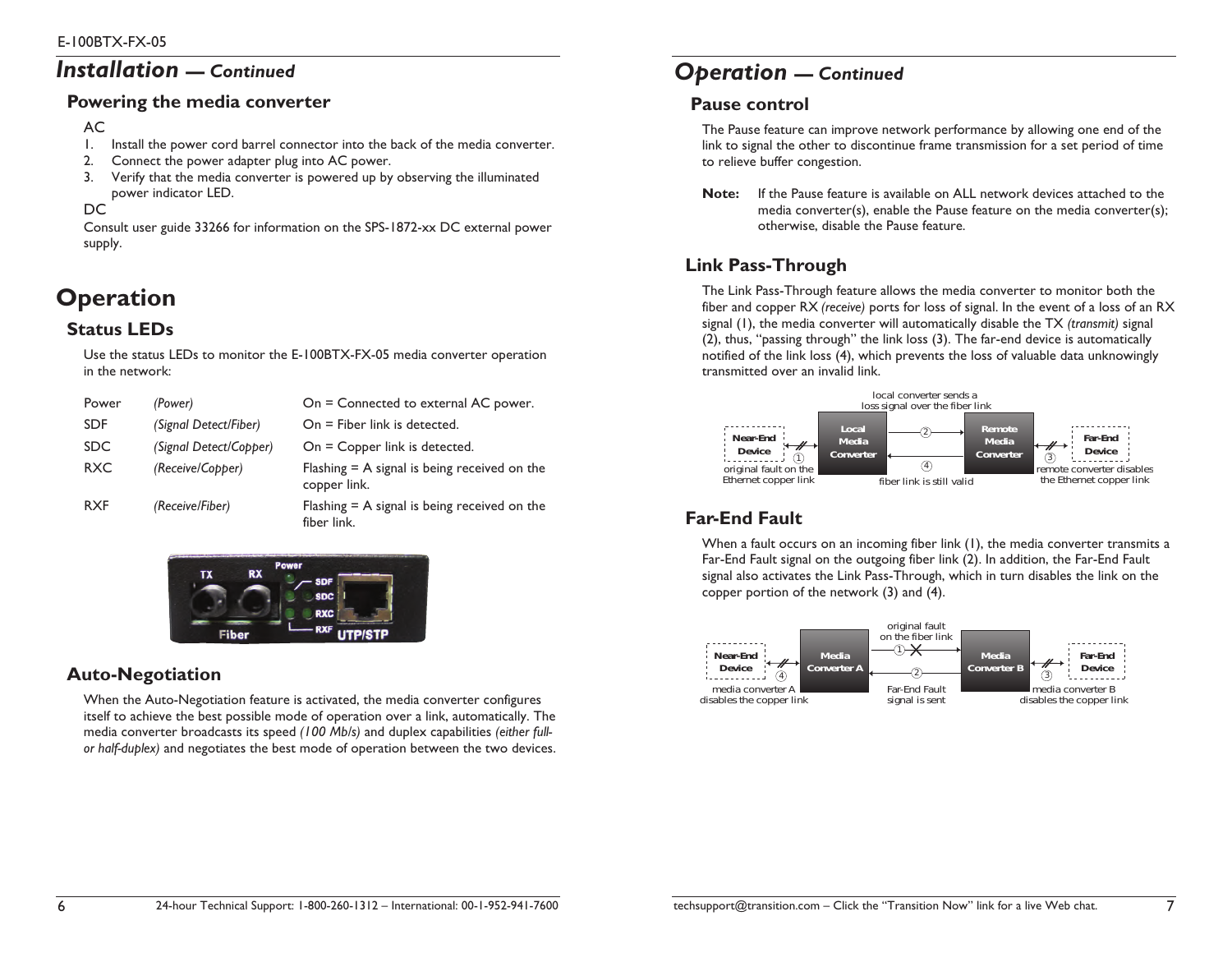# **Cable Specifications**

The physical characteristics must meet or exceed IEEE 802.3™ specifications. **Fiber cable** 

> Bit Error Rate: <10-9 Single mode fiber *(recommended)*: 9 µm Multimode fiber *(recommended)*: 62.5/125 µm Multimode fiber *(optional)*: 100/140, 85/140, 50/125 µm

### **Extended temperature models**

E-100BTX-FX-05(HT) 1300 nm multimode Link Budget: 11.0 dbm

E-100BTX-FX-05(SCHT) 1300 nm multimode Fiber Optic Transmitter Power: min: -19.0 dBm max: -14.0 dBm Fiber Optic Receiver Sensitivity: min: -30.0 dBm max: -14.0 dBm Link Budget: 11.0 dbm

E-100BTX-FX-05(SMHT) 1310 nm single mode Link Budget: 16.0 dbm

E-100BTX-FX-05(LHHT) 1310 nm single mode Fiber-optic Receiver Sensitivity: min: -34.0 dBm Link Budget: 26.0 dbm

E-100BTX-FX-05(XLHT) 1310 nm single mode Fiber-optic Receiver Sensitivity: Link Budget: 33.0 dbm

E-100BTX-FX-05(LWHT) 1550 nm single mode<br>
Fiber-optic Transmitter Power: min: -5.0 dBm max: 0.0 dBm Fiber-optic Transmitter Power: Link Budget: 29.0 dbm

E-100BTX-FX-05(100HT) 1310Tx/1550Rx nm single mode Link Budget: 19.0 dbm

Fiber Optic Transmitter Power: min: -19.0 dBm max: -14.0 dBm Fiber Optic Receiver Sensitivity: min: -30.0 dBm max: -14.0 dBm

Fiber-optic Transmitter Power: min: -15.0 dBm max: -8.0 dBm Fiber-optic Receiver Sensitivity: min: -31.0 dBm max: -8.0 dBm

Fiber-optic Transmitter Power: min: -8.0 dBm max: -2.0 dBm

Fiber-optic Transmitter Power: min: -5.0 dBm max: 0.0 dBm

Fiber-optic Receiver Sensitivity: min: -34.0 dBm max: -7.0 dBm

E-100BTX-FX-05(101HT) 1550Tx/1310Rx nm single mode Fiber-optic Transmitter Power: min: -14.0 dBm max:-8.0 dBm Fiber-optic Receiver Sensitivity: min: -33.0 dBm max: -3.0 dBm

## *Cable Specifications — continued*

### **Standard models**

E-100BTX-FX-05 1300 nm multimode Fiber Optic Receiver Sensitivity: Link Budget: 11.0 dbm

Fiber Optic Transmitter Power: min: -19.0 dBm Link Budget: 11.0 dbm

E-100BTX-FX-05(MT) 1300 nm multimode Link Budget: 14.5 dbm

E-100BTX-FX-05(SM) 1310 nm single mode Link Budget: 16.0 dbm

E-100BTX-FX-05(SMLC) 1310 nm single mode Link Budget: 17.3 dbm

E-100BTX-FX-05(LH) 1310 nm single mode Link Budget: 26.0 dbm

E-100BTX-FX-05(XL) 1310 nm single mode E-100BTX-FX-05(LW) 1550 nm single mode Link Budget: 29.0 dbm

E-100BTX-FX-05(XLW) 1550 nm single mode Link Budget: 36.0 dbm

The fiber optic transmitters on this device meet Class I Laser safety requirements per IEC-825/CDRH standards and comply with 21 CFR1040.10 and 21CFR1040.11.

Fiber Optic Transmitter Power: min: -19.0 dBm max: -14.0 dBm

E-100BTX-FX-05(SC) & (LC) lateral multimode<br>Fiber Optic Transmitter Power: min: -19.0 dBm max: -14.0 dBm Fiber Optic Receiver Sensitivity: min: -30.0 dBm max: -14.0 dBm

Fiber Optic Transmitter Power: min: -19.0 dBm max: -14.0 dBm Fiber Optic Receiver Sensitivity: min: -33.5 dBm max: -14.0 dBm

Fiber-optic Transmitter Power: min: -15.0 dBm max: -8.0 dBm Fiber-optic Receiver Sensitivity: min: -31.0 dBm max: -8.0 dBm

Fiber-optic Transmitter Power: min: -15.2 dBm max: -8.0 dBm Fiber-optic Receiver Sensitivity: min: -32.5 dBm max: -3.0 dBm

Fiber-optic Transmitter Power: min: -8.0 dBm max: -2.0 dBm Fiber-optic Receiver Sensitivity: min: -34.0 dBm max: -7.0 dBm

Fiber-optic Transmitter Power: min: -5.0 dBm max: 0.0 dBm Fiber-optic Receiver Sensitivity: min: -34.0 dBm max: -7.0 dBm

Fiber-optic Transmitter Power: min: 0.0 dBm max: 5.0 dBm Fiber-optic Receiver Sensitivity: min: -36.0 dBm max: -3.0 dBm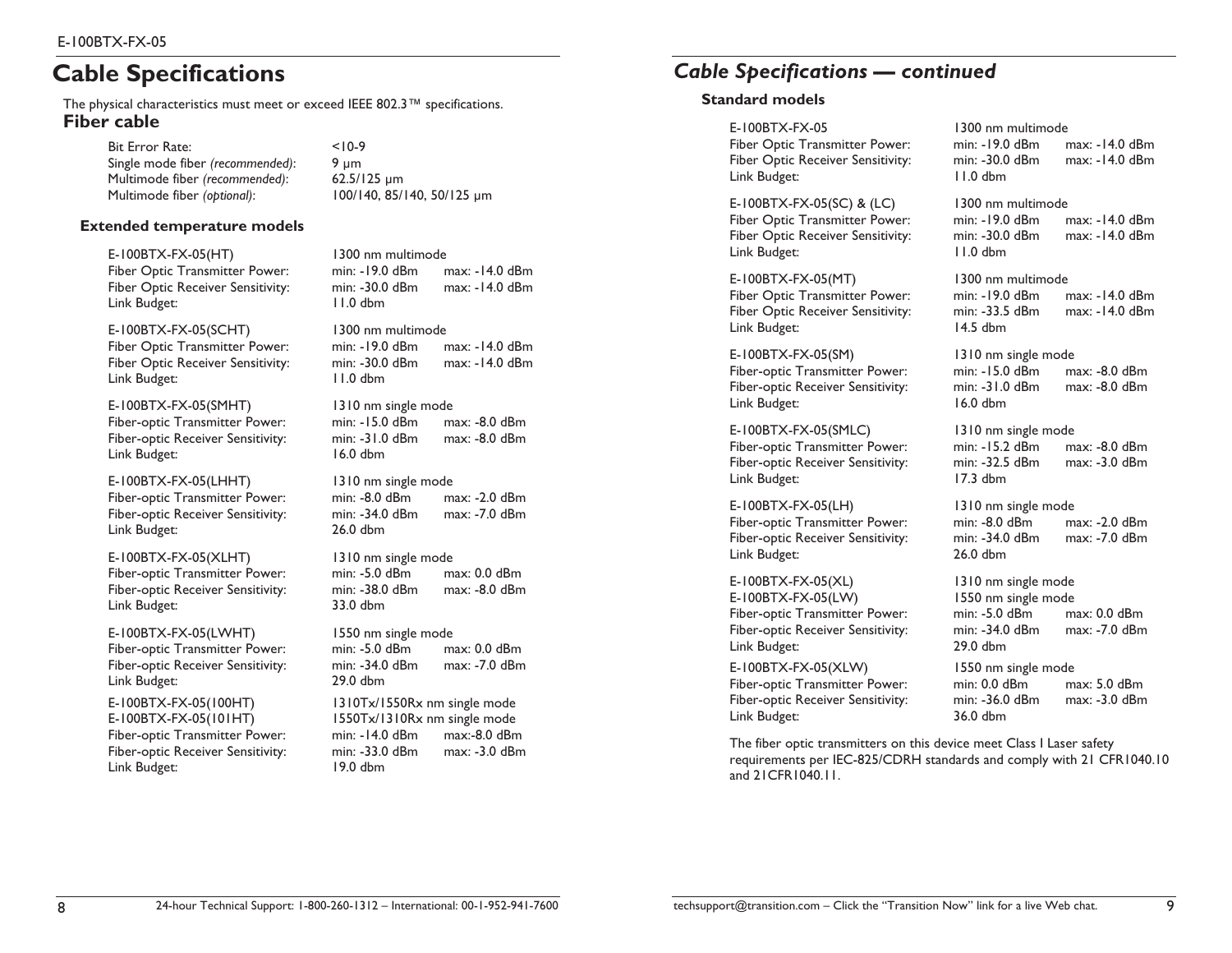# *Cable Specifications — Continued*

## **Copper cable**

| 24 to 22 AWG             |
|--------------------------|
| 22.0 db / 100m @ 100 MHz |
| 100 meters               |
|                          |

- Straight-through or crossover cable may be used.
- Shielded twisted-pair (STP) or unshielded twisted-pair (UTP) may be used
- Pins 1&2 and 3&6 are the two active pairs in an Ethernet network .
- RI-45 Pin-out: Pin  $I = TD +$ , Pin  $2 = TD -$ , Pin  $3 = RD +$ , Pin  $6 = RD -$
- Use only dedicated wire pairs for the active pins:
- *(e.g., blue/white & white/blue, orange/white & white/orange, etc.)*
- Do not use flat or silver satin wire.



# **Technical Specifications**

For use with Transition Networks Model E-100BTX-FX-05(xxxx) or equivalent

| Data rate:                 | 100 Mb/s                                                                                 |                                                                                            |
|----------------------------|------------------------------------------------------------------------------------------|--------------------------------------------------------------------------------------------|
| Dimensions:                | $4.75" \times 3.0" \times 1.0"$ (119mm x 76mm x 25mm)                                    |                                                                                            |
| Weight:                    | 6 oz. (181 g) approximately                                                              |                                                                                            |
| MTBF:                      | Greater than 41,680 hours (MIL-HDBK-217F)<br>Greater than 114,580 hours (Bellcore7 V5.0) |                                                                                            |
| Power supply<br>DC output: | (standard temperature)<br>(extended temperature)<br>minimum output regulation: 5%        | $12$ VDC, 0.5 A (minimum)<br>9 VDC, I.0 A (minimum)                                        |
| Environment:               | Tmra* (standard temp):<br>Storage Temperature:                                           | 0°C to 50°C (32 to $122^{\circ}F$ )<br>-15°C to $65^{\circ}$ C (5 to 149°F)                |
|                            | Tmra* (extended temp):<br>Storage Temperature:                                           | $-25^{\circ}$ C to 65 $^{\circ}$ C (-13 to 149 $^{\circ}$ F)<br>-25°C to 65°C (5 to 149°F) |
|                            | Humidity:                                                                                | $10\% - 90\%$ , non-condensing                                                             |
|                            | Warranty:                                                                                | Lifetime                                                                                   |
|                            |                                                                                          |                                                                                            |

\*Manufacturer's rated ambient temperature.

CAUTION: Visible and invisible laser radiation when open. Do not stare into beam or view directly with optical instruments.

CAUTION: Use of controls, adjustments or the performance of procedures other than those specified herein may result in hazardous radiation exposure.

CAUTION: Copper based media ports, e.g., Twisted Pair (TP) Ethernet, USB, RS232, RS422, RS485, DS1, DS3, Video Coax, etc., are intended to be connected to intrabuilding *(inside plant)* link segments that are not subject to lightening transients or power faults. Copper based media ports, e.g., Twisted Pair (TP) Ethernet, USB, RS232, RS422, RS485, DS1, DS3, Video Coax, etc., are NOT to be connected to inter-building *(outside plant)* link segments that are subject to lightening transients or power faults. Failure to observe this caution could result in damage to equipment.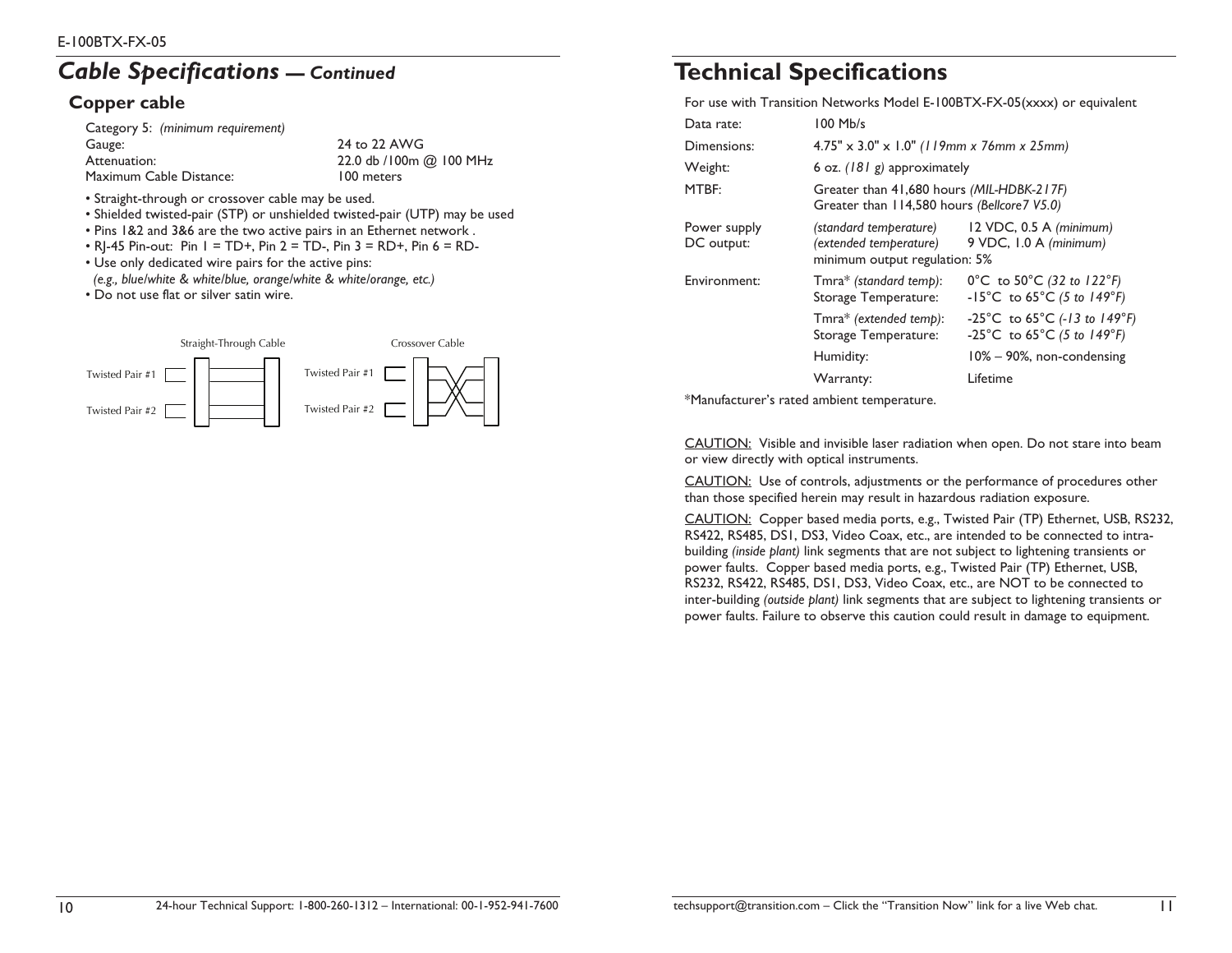# **Troubleshooting**

If the media converter fails, isolate and correct the fault by determining the answers to the following questions and then taking the indicated action:

- **Note:** DIP switch positions 3 and 4 must be DOWN before starting the troubleshooting process.
- 1. Is the Power LED illuminated?

NO

- •Is the power adapter the correct model *(check I/O voltage and Hz)*?
- •Verify the voltage and frequency of the AC outlet?
- • Are the power barrel connector and wall plug of the power adapter properly inserted in the media converter and plugged into the AC wall outlet ?
- •Contact Tech Support: 800-260-1312, Int'l: 00-1-952-941-7600.

YES

- •Proceed to step 2.
- 2. Is the SDC *(signal detect/copper)* LED illuminated? NO
	- •Check the twisted-pair cables for proper connection.
	- • Contact Tech Support: 800-260-1312, Int'l: 00-1-952-941-7600. YES
	- •Proceed to step 3.
- 3. Is the SDF LED *(signal detect/fiber)* illuminated?

NO

- •Check the fiber cables for proper connection.
- • Verify that the TX and RX cables on the media converter are connected to the RX and TX ports, respectively, on the other device.
- •Contact Tech Support: 800-260-1312, Int'l: 00-1-952-941-7600.

YES

- •Proceed to step 4.
- 4. Is the RXC *(receive/copper)* LED flashing?

NO

- •If there is no activity on the UTP/STP port, proceed to step 5.
- • If there is activity on the UTP/STP port, disconnect and reconnect the twisted-pair cable to restart the initialization process.
- •Contact Tech Support: 800-260-1312, Int'l: 00-1-952-941-7600.

YES

- •Proceed to step 5.
- 5. Is the RXF *(receive/fiber)* LED flashing?

NO

- •If there is no activity on the fiber port, contact Tech Support.
- • If there is activity on the fiber port, disconnect and reconnect the fiber cable to restart the initialization process.
- •Contact Tech Support: 800-260-1312, Int'l: 00-1-952-941-7600.

YES •

12

Contact Tech Support: 800-260-1312, Int'l: 00-1-952-941-7600.

| TRANSITION |  |
|------------|--|
|            |  |
| NETWORKS   |  |

### **Declaration of Conformity**

| Name of Mfg:     | <b>Transition Networks</b>                                                                                                                                                                                                                                                                                                                                                                                  |
|------------------|-------------------------------------------------------------------------------------------------------------------------------------------------------------------------------------------------------------------------------------------------------------------------------------------------------------------------------------------------------------------------------------------------------------|
|                  | 10900 Red Circle Drive, Minnetonka MN 55343, U.S.A.                                                                                                                                                                                                                                                                                                                                                         |
| Model Number(s): | E-100BTX-FX-05, E-100BTX-FX-05(SC),<br>E-100BTX-FX-05(LC), E-100BTX-FX-05(MT),<br>E-100BTX-FX-05(SM), E-100BTX-FX-05(SMLC),<br>E-100BTX-FX-05(LH), E-100BTX-FX-05(XL),<br>E-100BTX-FX-05(LW), E-100BTX-FX-05(XLW)<br>E-100BTX-FX-05(SMHT), E-100BTX-FX-05(HT),<br>E-100BTX-FX-05(LHHT), E-100BTX-FX-05(XLHT),<br>E-100BTX-FX-05(LWHT), E-100BTX-FX-05(SCHT)<br>E-100BTX-FX-05(100HT), E-100BTX-FX-05(101HT) |
|                  | Purpose: To declare that the E-100BTX-FX-05(xxxx) to which this declaration<br>refers is in compliance with the following directive(s) and standard(s):                                                                                                                                                                                                                                                     |
|                  | EMC Directive 2004/108/EC; EN 55022:2006+A1:2007 Class A;<br>EN55024:1998+A1:2001+A2:2003; EN6100-2-3; EN6100-3-3; CFR Title 47 Part 15<br>Subpart B Class A. Low Voltage Directive: 2006/95/EC; IEC 60950-1:2005; CFR Title<br>21 Section 1040.10 Class I; UL Listed; C-UL Listed; CE Mark                                                                                                                 |
|                  | I, the undersigned, hereby declare that the model number(s) listed in this declaration<br>of conformity are in compliance with the directive(s) and standard(s) herein.                                                                                                                                                                                                                                     |
|                  |                                                                                                                                                                                                                                                                                                                                                                                                             |

Stephen anderson

Stephen Anderson, Vice-President of Engineering Theorem 2016

February, 2010\_\_\_\_\_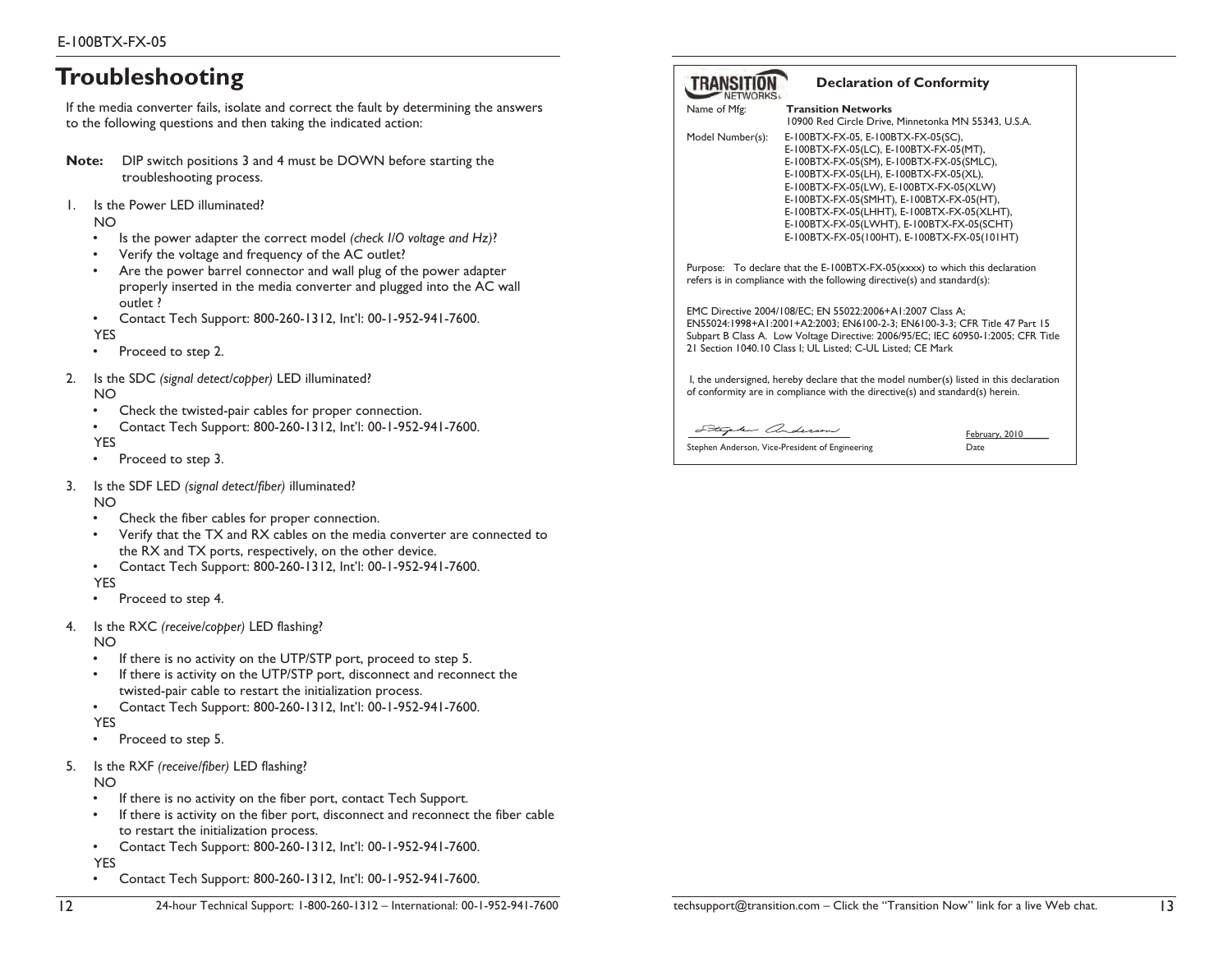# **Contact Us**

### **Technical support**

|                | Technical support is available 24 hours a day. |
|----------------|------------------------------------------------|
| US and Canada: | $1 - 800 - 260 - 1312$                         |
| International: | 00-1-952-941-7600                              |

### **Transition now**

Chat live via the Web with Transition Networks Technical Support. Log onto www.transition.com and click the Tech Support/Transition Now link.

### **Web-based seminars**

Transition Networks provides seminars via live web-based training. Log onto www.transition.com and click the Learning Center link.

### **E-Mail**

Ask a question anytime by sending an e-mail to our technical support staff. techsupport@transition.com

### **Address**

14

Transition Networks 10900 Red Circle Drive, Minnetonka, MN 55343, U.S.A. telephone: 952-941-7600 toll free: 800-526-9267 fax: 952-941-2322

# **Compliance Information**

### **FCC regulations**

This equipment has been tested and found to comply with the limits for a Class A digital device, pursuant to part 15 of the FCC rules. These limits are designed to provide reasonable protection against harmful interference when the equipment is operated in a commercial environment. This equipment generates, uses, and can radiate radio frequency energy and, if not installed and used in accordance with the instruction manual, may cause harmful interference to radio communications. Operation of this equipment in a residential area is likely to cause harmful interference, in which case the user will be required to correct the interference at the user's own expense.

### **Canadian regulations**

This digital apparatus does not exceed the Class A limits for radio noise for digital apparatus set out on the radio interference regulations of the Canadian Department of Communications. Le présent appareil numérique n'émet pas de bruits radioélectriques dépassant les limites applicables aux appareils numériques de la Class A prescrites dans le Règlement sur le brouillage radioélectrique édicté par le ministère des Communications du Canada.

#### **European regulations**

#### **Warning**

This is a Class A product. In a domestic environment this product may cause radio interference in which case the user may be required to take adequate measures.

#### **Achtung !**

Dieses ist ein Gerät der Funkstörgrenzwertklasse A. In Wohnbereichen können bei Betrieb dieses Gerätes Rundfunkstörungen auftreten. In diesem Fäll ist der Benutzer für Gegenmaßnahmen verantwortlich.

#### **Attention !**

Ceci est un produit de Classe A. Dans un environment domestique, ce produit risque de créer des interférences radioélectriques, il appartiendra alors à l'utilsateur de prende les measures spécifiques appropriées.



In accordance with European Union Directive 2002/96/EC of the European Parliament and of the Council of 27 January 2003, Transition Networks will accept post usage returns of this product for proper disposal. The contact information for this activity can be found in the 'Contact Us' portion of this document.



CAUTION: RJ connectors are NOT INTENDED FOR CONNECTION TO THE PUBLIC TELEPHONE NETWORK. Failure to observe this caution could result in damage to the public telephone network.

Der Anschluss dieses Gerätes an ein öffentlickes Telekommunikationsnetz in den EG-Mitgliedstaaten verstösst gegen die jeweligen einzelstaatlichen Gesetze zur Anwendung der Richtlinie 91/263/EWG zur Angleichung der Rechtsvorschriften der Mitgliedstaaten über Telekommunikationsendeinrichtungen einschliesslich der gegenseitigen Anerkennung ihrer Konformität.